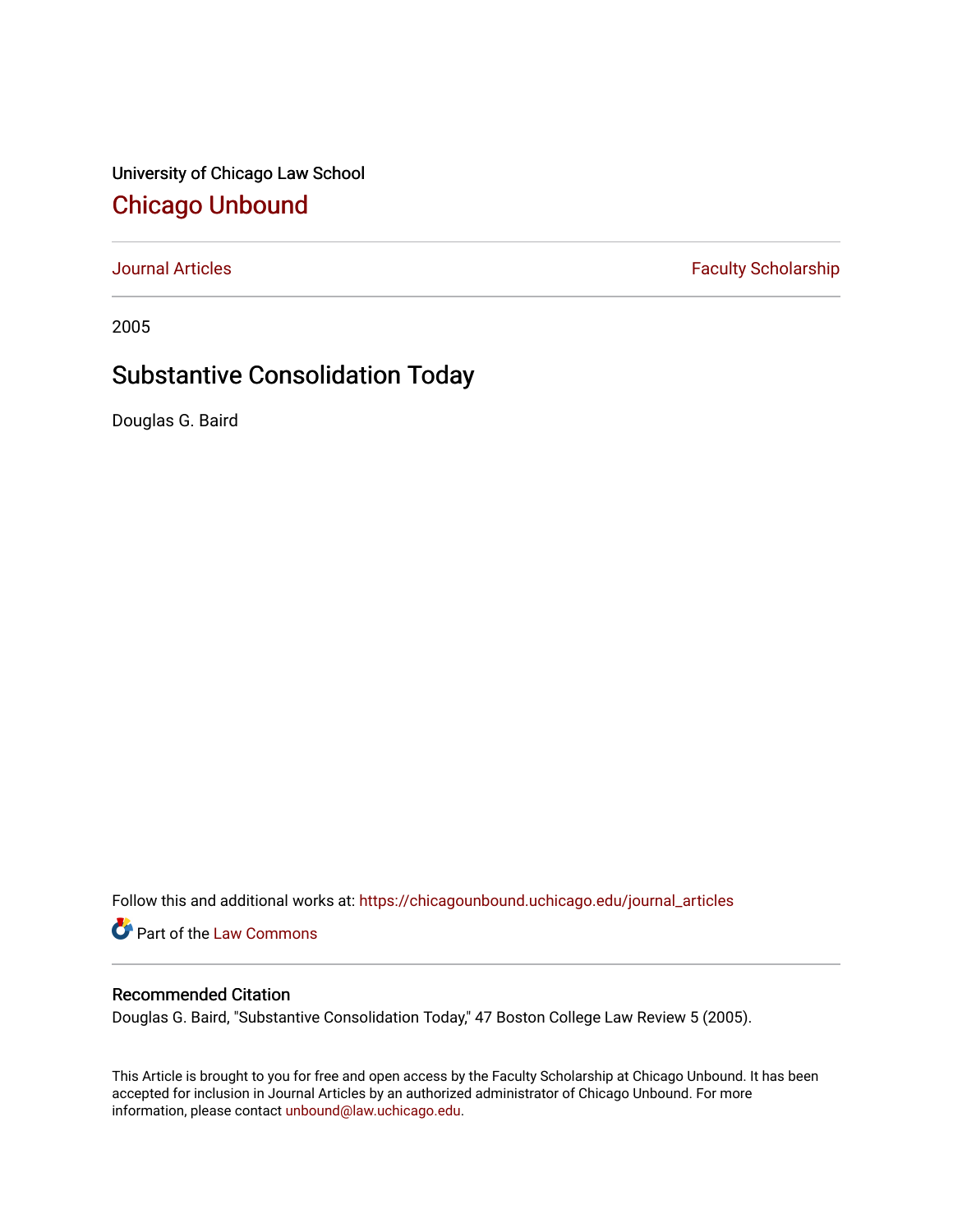## **SUBSTANTIVE CONSOLIDATION TODAY**

#### DOUGLAS **G.** BAIRD\*

Abstract: In large corporate reorganizations, bankruptcy judges often confirm plans of reorganization that call for "substantive consolidation" of the different corporate entities comprising the corporate group. Substantive consolidation allows the general creditors of the various entities to share in a common pool of assets; it often simplifies a reorganization and wins broad support among the creditors. Nevertheless, a statutory basis for the doctrine is hard to find, and the lower court practice is often at odds with the doctrine as spelled out in appellate court opinions. The emerging debate over the proper scope of substantive consolidation shows how much bankruptcy law remains a common-law discipline whose contours are shaped in the courtroom as well as in Congress.

#### **INTRODUCTION**

The Bankruptcy Abuse Prevention and Consumer Protection Act of **2005** is the most sweeping change in bankruptcy law in a quarter century.1 Much of bankruptcy law, however, remains judge-made, and here the area is in considerable flux. This Article focuses on the question of substantive consolidation, a bankruptcy-law analogue to veilpiercing, to show how judges can shape the legal landscape as much as legislators.2

Part I of this Article sets out the background through a hypothetical. Part H examines substantive consolidation as commonly practiced in the bankruptcy courts.<sup>3</sup> Part III reviews the evolution of the doctrine and shows how modern practice has lost its moorings

**<sup>\*</sup>** Harry A. Bigelow Distinguished Service Professor of Law, University of Chicago. I thank Donald Bernstein, Andrew Brinkman, Leslie Keros, Richard Levin, and Robert Rasmussen for their help. I am also grateful to the Sarah Scaife Foundation and the Russell Baker Scholars Fund for research support.

*I See generally* Bankruptcy Abuse Prevention and Consumer Protection Act of **2005,** Pub. L. No. 109-8, 119 Stat. **23** (to be codified in scattered sections of 11 U.S.C., 12 U.S.C., **15** U.S.C., 18 U.S.C., and **28** U.S.C.).

<sup>2</sup> Many excellent overviews of substantive consolidation exist. *See generally* Mary Elisabeth Kors, *Altered Egos: Deciphering Substantive Consolidation,* 59 U. Prrr. L. REV. 381 (1998).

*<sup>3</sup>See infra* notes 6-49 and accompanying text.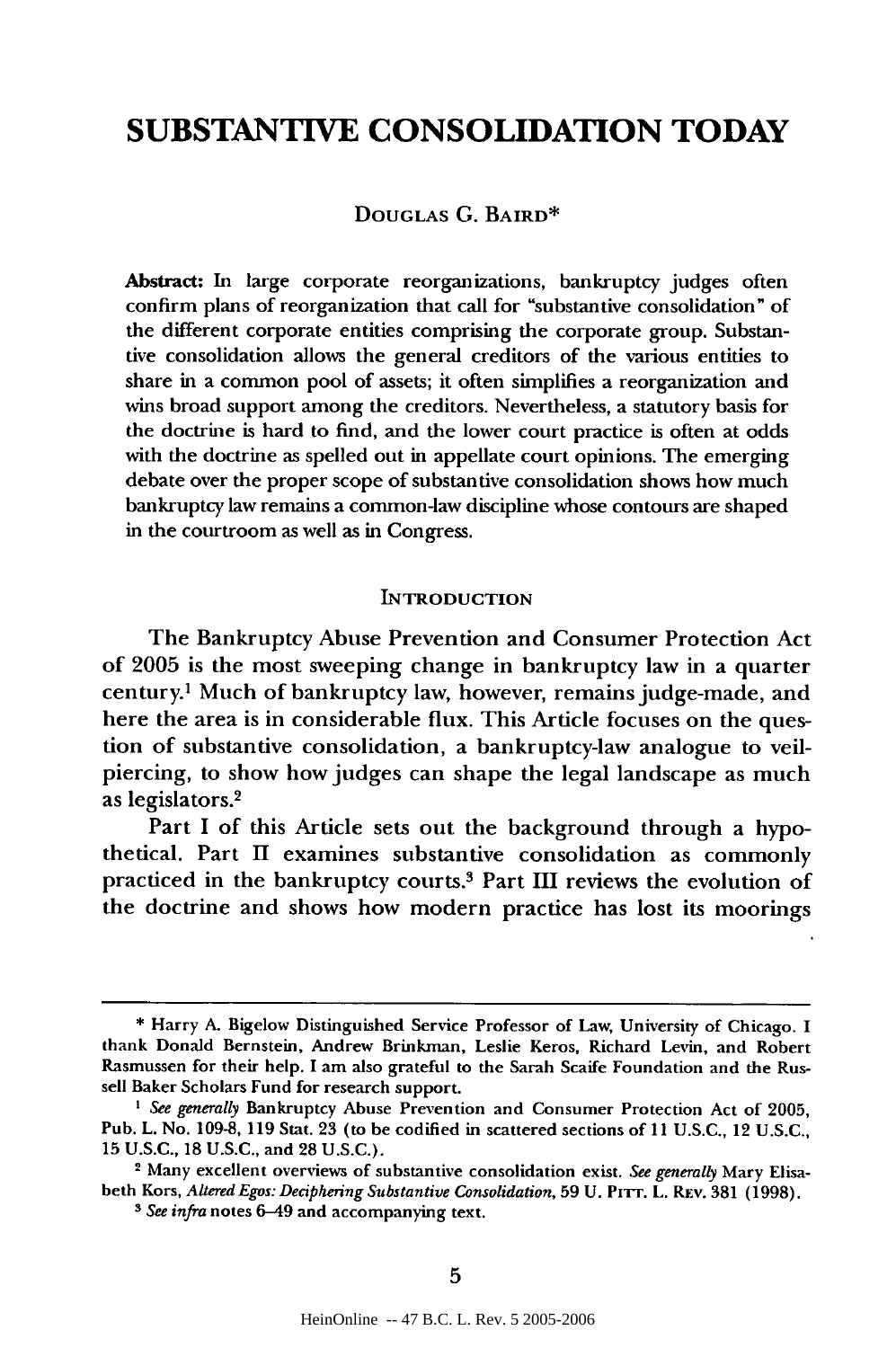and is likely to be vulnerable if the U.S. Supreme Court confronts the question.4

#### I. THE MECHANICS OF SUBSTANTIVE CONSOLIDATION

A large business often consists of many corporate entities. When the parent corporation declares bankruptcy, each entity typically files its own Chapter 11 petition, and the cases are then administratively consolidated. One judge presides over all the cases, and one set of lawyers represents the various debtors. The separateness of the legal entities is preserved, and the general creditors of each entity share the entity's assets with the other general creditors of that entity. In a number of complex reorganizations-WorldCom being a recent example-those running the reorganization want to take the next step and substantively consolidate the various cases. Under substantive consolidation, the liabilities and assets of the various entities are put into the same pot, and the assets are distributed ratably among the general creditors. Under this scheme, some general creditors fare better and others worse.

Enhancing the rights of some creditors at the expense of others in this fashion requires justification. In some cases, the institutional lenders have already treated the business as a single entity. For them, unscrambling the many intercorporate relationships introduces complexities to the reorganization without corresponding benefits. Figuring out the exact pro rata share does not make sense, especially if virtually all the players have already agreed on a plan of reorganization.

The following hypothetical reflects a common pattern. Premium Paint is one of the largest manufacturers, distributors, and retailers of paint and paint-related merchandise in the Midwest.<sup>5</sup> It consists of six separate corporations. Premium Paint Co., Inc., is a publicly traded Delaware corporation that serves as a holding company for its subsidiaries. RetailCo operates most of the retail paint and paint-related stores; NewRetailCo operates the balance. Several years ago, Premium acquired NewRetailCo from a competitor and assumed all of its debt, including long-term unsecured notes. Aside from intercorporate obligations (of which there are many), NewRetailCo is in the best financial shape of any of the subsidiaries. ManufacturerCo manufac-

*<sup>4</sup>*See *infra* notes 50-81 and accompanying text.

These facts are loosely based on *In re* Standard *Brands Paint Co.,* 154 B.R. 563, 564-65 (Bankr. C.D. Cal. 1993), and to a lesser extent, on *Flora Mir Candy Corp. v. R.S. Dickson & Co. (In reFlora Mir Candy Cop.),* 432 **F.2d** 1060, 1061-62 (2d Cir. 1970).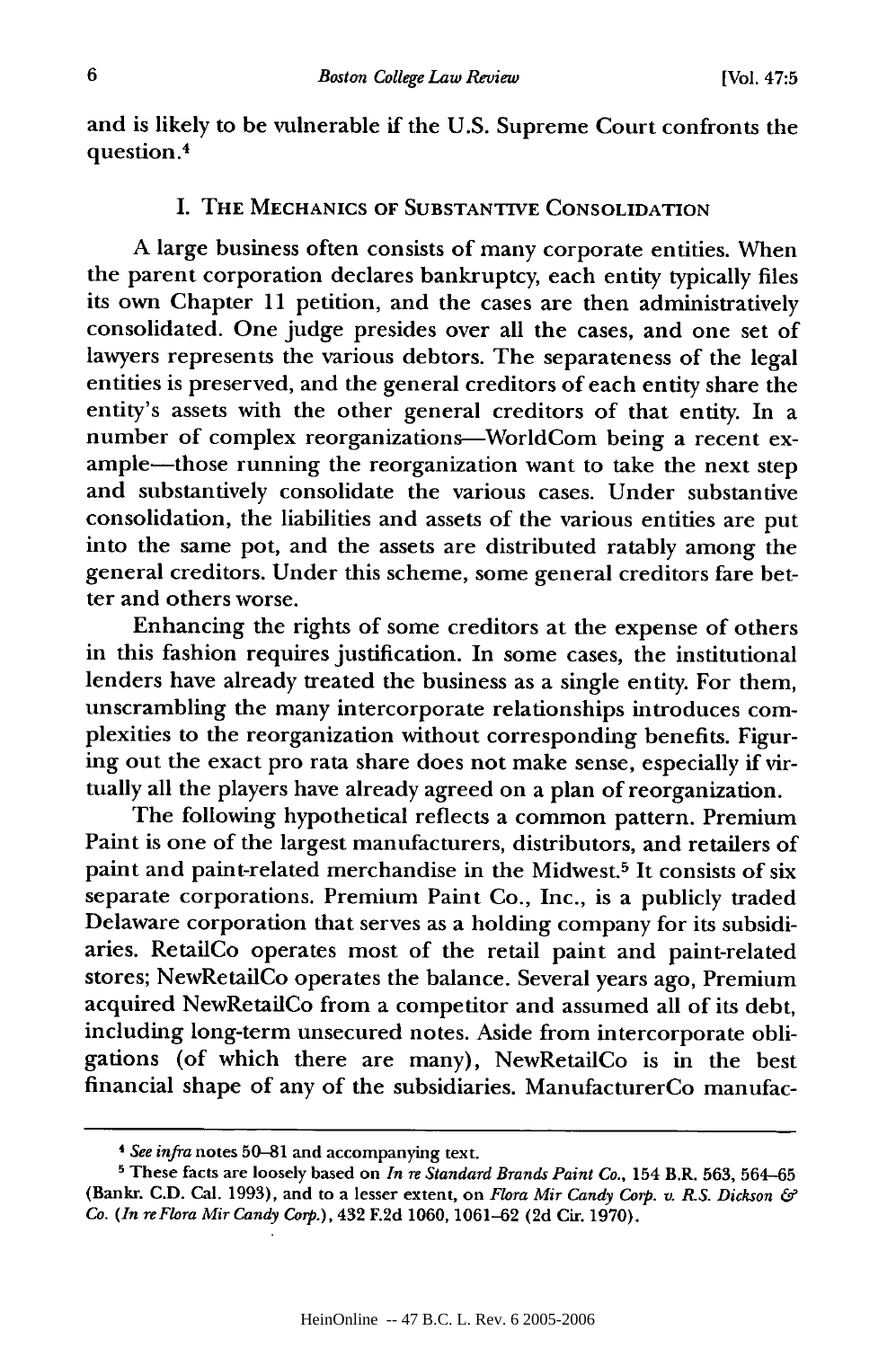tures paint and paint-related items. DistributorCo is the distribution subsidiary for paint manufactured **by** ManufacturerCo. RealtyCo owns or manages real estate holdings, including those where RetailCo and

NewRetailCo operate the retail paint stores. The six corporations operate together as a functional whole. Separate books and records are kept for internal purposes, but the debtors report to the SEC on a consolidated basis. The institutional creditors that lend to any entity typically secure cross-guarantees from the others. Cash from each Premium Paint entity is swept every day into one common account. Intercompany accounts are kept, but no cash changes hands and no accounts are ever closed out. Assets such as computer software are shared, as is office space. Employees of the different entities work together in planning new products and advertising campaigns. Overhead costs are divided among the different entities according to a formula fixed long ago.

In fine print, invoices indicate the separate corporate status of the different entities, but other communications are less clear. All the entities use the Premium Paint logo on their stationery, advertising, and press releases. They usually also include their own names. For example, RetailCo's letterhead reads, beneath the Premium Paint logo, "RetailCo, a member of the Premium Paint Group." DistributorCo's letterhead reads, beneath the same logo, "DistributorCo, a division of Premium Paint." "Divisions" at Premium Paint, however, do not always correspond with discrete legal entities. ManufacturerCo is divided into several product lines (such as Premium Outdoor and Premium Metallic), and occasionally these have identified themselves as "divisions" of Premium Paint, even though they are part of ManufacturerCo and not separate legal entities.

The board of directors of each subsidiary consists entirely of officers of the parent. The debtors, however, have always paid meticulous attention to corporate formalities, such as holding meetings and keeping minutes. Institutional lenders know they are dealing with different legal entities, as do the largest trade vendors. There is disclosure of the corporate structure in an exhibit to Premium Paint's 10-K and some discussion of some of the entities in the body of the 10-K and footnotes to the company's financial statements. Nevertheless, most trade vendors and the public at large are not aware of the distinctions among individual members of the group. On-the-ground employees are not always completely aware of the different entities either. They sometimes blur the lines in accounting for costs and recording intercompany transactions.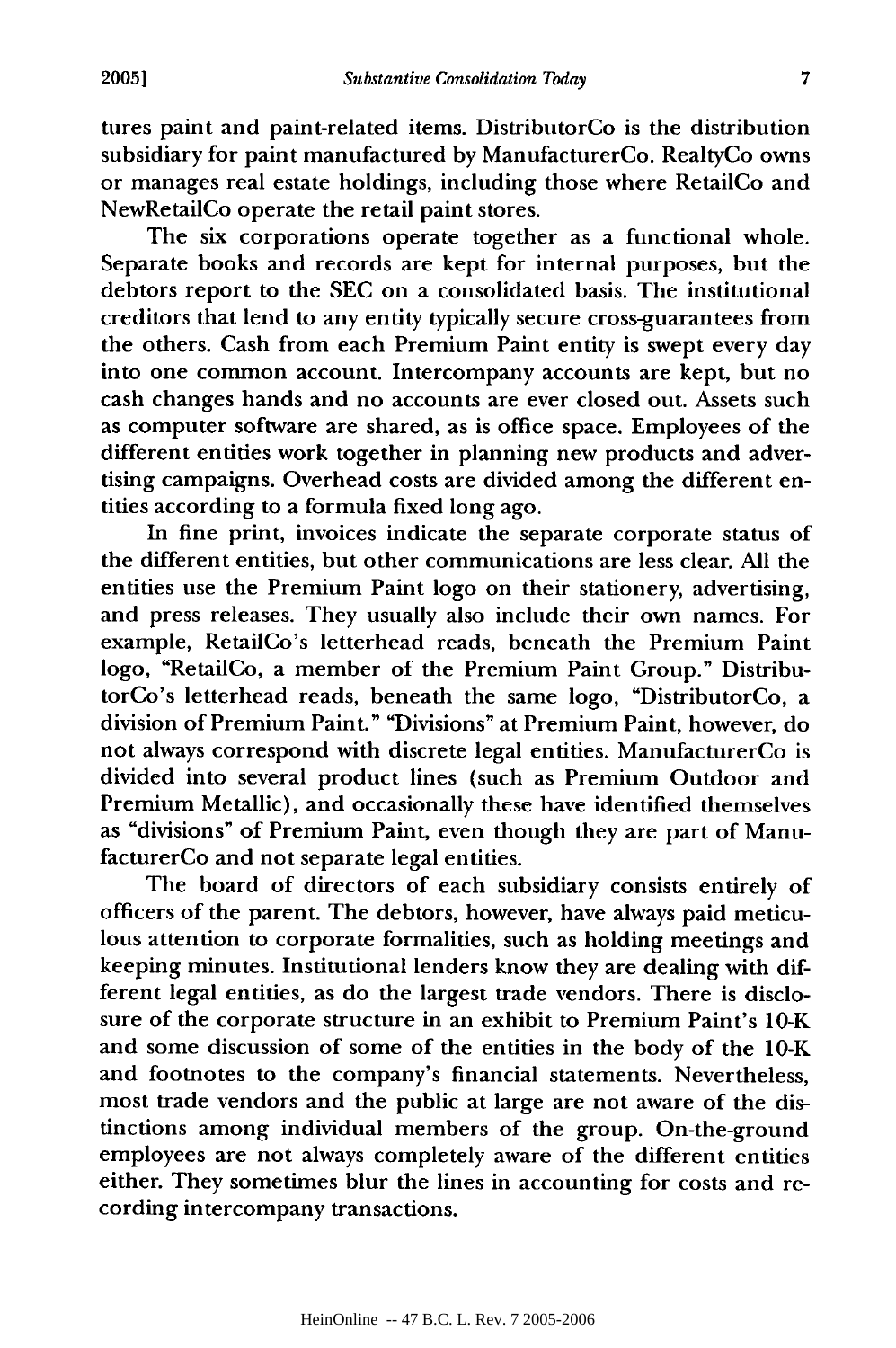Premium Paint files for Chapter 11, and the plan that emerges consolidates the claims against all the entities. Substantive consolidation avoids the complications that arise from sorting out both the many intercorporate balances and the rights that different creditors have against the various entities. The competing groups of creditors may reach agreement with one another, and the court may then approve what is, for practical purposes, a consensual plan.

But what happens if the negotiations fail? Can Premium Paint's plan be confirmed over the objection of the creditors? As with many other aspects of modern Chapter 11 practice, the debtor's ability to confirm such a plan is not clear. Those most likely to raise objections to the Premium Paint plan are the noteholders of NewRetailCo. They lent to NewRetailCo before it became part of the Premium Paint group. Existing practice in the bankruptcy courts suggests that substantive consolidation in a case such as Premium Paint might be appropriate, but, as we shall see, there is good reason to be skeptical.

### **II.** THE "FUNCTIONAL" APPROACH TO SUBSTANTIVE CONSOLIDATION

Someone wanting to argue in favor of substantive consolidation for Premium Paint might begin by invoking *Drabkin v. Midland-Ross Corp. (In re Auto-Train Corp.).6* As read by other courts, *Auto-Train* requires a three-part inquiry.7 First, those proposing substantive consolidation have to show "a substantial identity between the entities to be consolidated."<sup>8</sup> The presence of consolidated financial statements and a seamless interaction among the various entities, such as what we see with Premium Paint, may be sufficient to make such a showing.<sup>9</sup> Second, proponents need to show that "consolidation is necessary to avoid some harm or to realize some benefit."<sup>10</sup> Here, the difficulty of sorting out Premium Paint's many intercorporate transactions and the need to protect the vast majority of creditors who thought they were dealing with a single business might well satisfy this test.<sup>11</sup>

**<sup>6</sup>** *See* **810 F.2d** 270, **276 (D.C.** Cir. 1987).

*<sup>7</sup> Auto-Train* discusses substantive consolidation only in dictum and purports to follow the cases in the Second Circuit. Nevertheless, other courts have managed to tease out of **it** a test for substantive consolidation that is distinctly different from that of the Second Circuit and is far less demanding. *<sup>8</sup>Auto-Train,* **810 F.2d** at **276.**

**<sup>9</sup>** SeeSovierov. Franklin Nat'l Bank, **328** F.2d 446, 447-48 (2d Cir. 1964).

*<sup>10</sup> Auto-Train,* **810** F.2d at 276.

*<sup>1</sup> See* First Nat'l Bank of El Dorado v. Giller *(In re* Giller), 962 **F.2d** 796, **799** (8th Cir. 1992); Eastgroup Props. v. S. Motel Ass'n, 935 **F.2d** 245, 250 (11th Cir. 1991); *In* reWorld-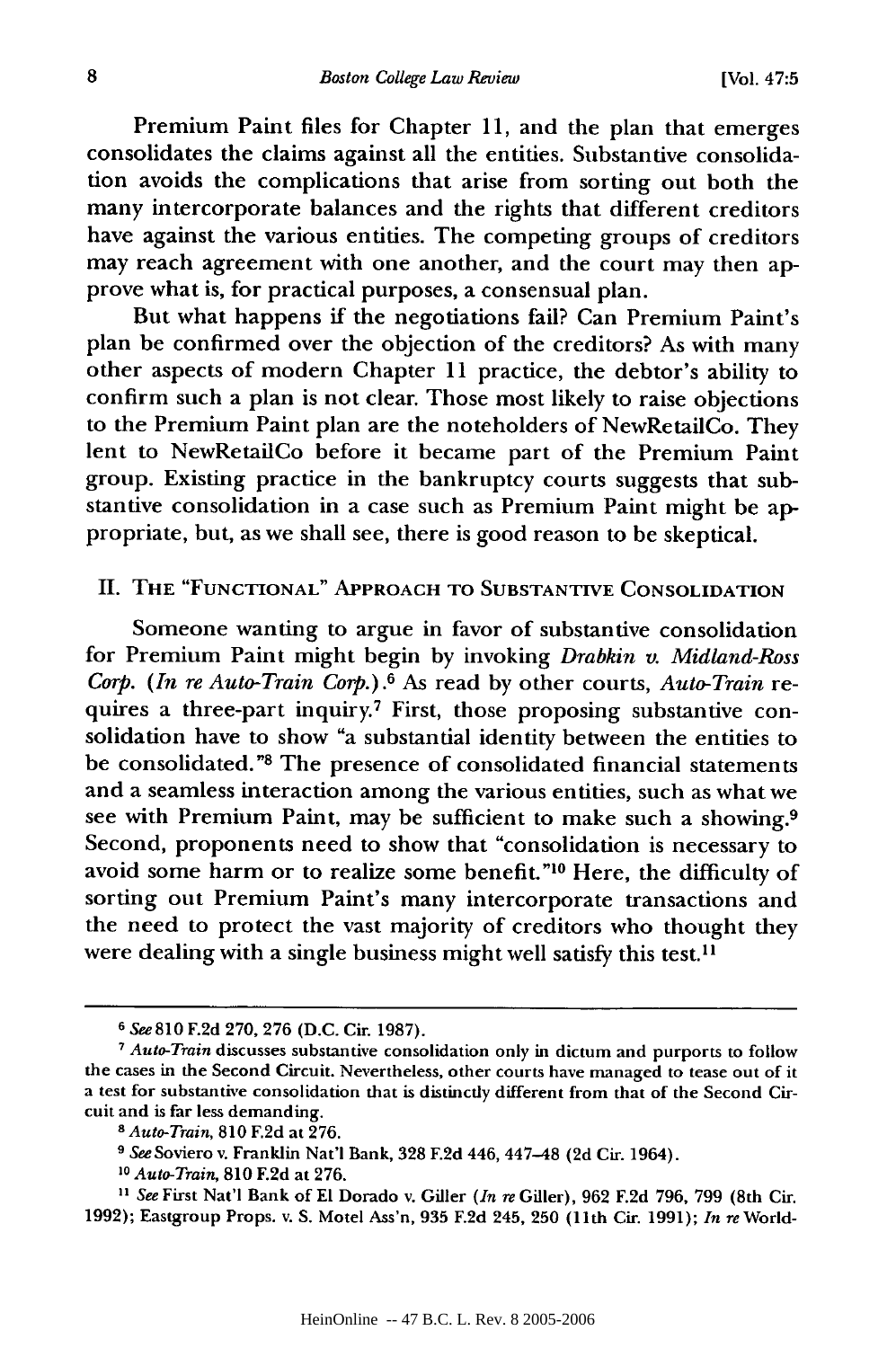At this point, the burden shifts to the opponent of consolidation to show that "it relied on the separate credit of one of the entities and that it will be prejudiced by the consolidation."12 Under our facts, only the noteholders of NewRetailCo can argue that they relied on the separate form of NewRetailCo. So long as these creditors consent to the plan, there may be no one to rebut the presumption of consolidation. Even if a few of these noteholders do dissent, they may not be able to show that the harm to them outweighs the benefits that everyone else enjoys from the consolidation.

The dissenting noteholders of NewRetailCo may have to contend with two additional issues as well. First, if the premerger noteholders of NewRetailCo approve, as a class, the proposed substantive consolidation plan, an unhappy individual noteholder holding a claim within that class may be out of luck. This is true because the typical case today does not involve substantive consolidation in the traditional sense. The entities retain their separate identities after the reorganization. (Indeed, the failure to do this will trigger tax liabilities.) Substantive consolidation is done for distributional purposes only, whereby the proposed plan pays out different claims as if the entities were consolidated, but the entities are not actually consolidated. As such, if the other members of the class accept their distributions under the plan, the dissenter can insist only on receiving what it would have received in a Chapter 7 liquidation, which may have been little or nothing. <sup>13</sup>

A second issue that dissenting noteholders may face is the difficulty of showing that substantive consolidation prejudices them, given that complex intercorporate liabilities are present. This issue exists even if the dissenting noteholders as a class reject the plan. Suppose NewRetailCo has assets of \$100 and its only creditors, the old NewRetailCo noteholders, are owed \$100. They would be paid in full if each corporate entity were treated separately. But let us assume that after consolidation, the NewRetailCo noteholders and all the other creditors receive only forty cents on the dollar. Absent intercorporate liabilities, the noteholders are worse off than they would have been without consolidation.

Intercorporate liabilities, however, cloud the issue considerably. NewRetailCo owes money to ManufacturerCo, RealtyCo, and Distribu-

Com, Inc., No. **02-13533 (AJG), 2003** WL **23861928,** at **\*16, 37** (Bankr. **S.D.N.Y** Oct. 21, **2003).**

<sup>12</sup> *Auto-Train,* **810 F.2d** at **276.**

**<sup>13</sup>** This is the effect of the "best interests of the creditors" test embedded in **11 U.S.C.** § **1129(a) (7)** (2000).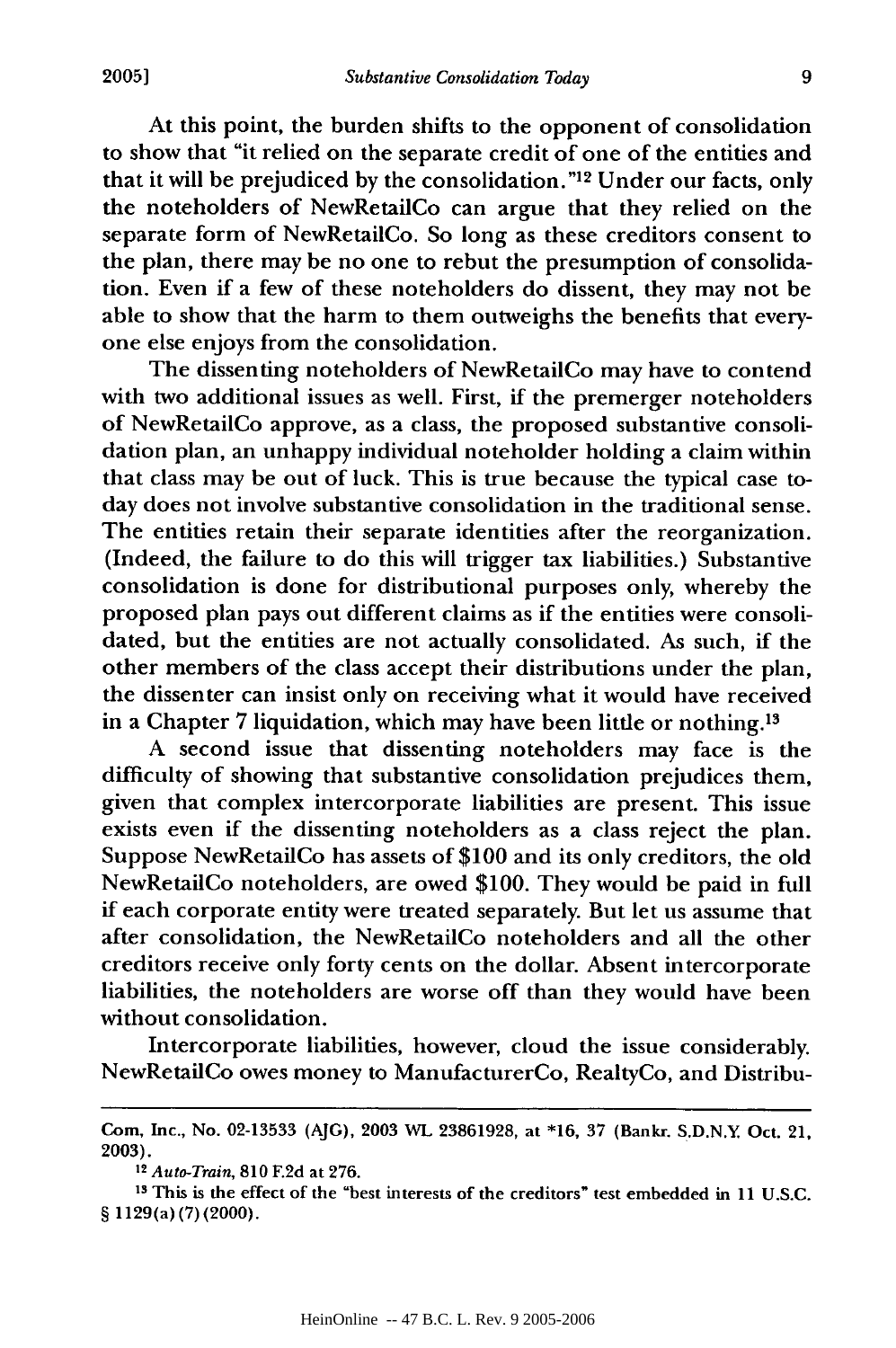torCo for paint purchases, rent, and advertising and other expenses. There are objections to the formula used to apportion overhead. Workers paid by other divisions may have worked for NewRetailCo. If NewRetailCo and the other entities enter into a comprehensive settlement of intercorporate obligations in which NewRetailCo has net obligations of \$60 or more, the dissenting creditors will be unable to show that substantive consolidation prejudices them. If they cannot show prejudice, they have not met the burden that the third prong of the *Auto-Train* test places on them. <sup>14</sup>

The *Auto-Train* test has morphed into long laundry lists.<sup>15</sup> This array of tests and factors, however, suggests that substantive consolidation is plausible in a case such as Premium Paint, where everything, including cash, is centrally managed and controlled and where the different legal entities function as a unit, rather than as a mere collection of discrete businesses under one corporate umbrella. We have substantial identity, benefits from consolidation, and relatively few who can show reliance on corporate separateness. The harm that the creditors suffer from the plan may be modest relative to the benefits of a fast and efficient reorganization, especially if intercorporate transfers make uncertain creditors' payout under a stand-alone plan.

The WorldCom reorganization showed how the pressures to ensure a speedy reorganization can be overwhelming.<sup>16</sup> As in our hypothetical, the *WorldCom* plan proposed substantive consolidation for distributional purposes only.17 The reorganization did not affect the legal and organizational structure of the various WorldCom entities themselves for tax or any other purposes.18 Again, as in the hypothetical, a group of noteholders stood in a position analogous to the note-

<sup>14</sup>*Auto-Train,* 810 **F.2d** at 276.

*<sup>15</sup>*See, e.g., Giller, **962 F.2d** at **799** (three-factor test); *Eastgroup Props.,* **935 F.2d** at 249-50 (two-part test in which court can incorporate *In* re Vecco Construction or Pension *Benefit* Guaranty *Corp. v. Ouimet* factors); Pension Benefit Guar. Corp. v. Ouimet Corp., 711 F.2d 1085, 1093 (1st Cir. 1983) (five nonexclusive factors); *In* re Vecco Constr., 4 B.R. 407, 410 (E.D. Va. 1980) (a seven-factor test). The Third Circuit summarized the state of the law of substantive consolidation obliquely in Nesbit *v. Gears Unlimited,* 347 **F.3d** 72, 86 n.7 (3d Cir. 2003), when it asked whether a business consisting of a number of different legal entities should be treated as one for purposes of Title VII, which applies only if a firm employs a minimum number of workers. *Id.* at 85-86.

**<sup>16</sup>** *See In re* WorldCom, 2003 WL 23861928, at **\*37.**

<sup>17</sup>*Id.* at \*6.

**<sup>1</sup> <sup>8</sup>**See Debtors' Disclosure Statement Pursuant to Section 1125 of the Bankruptcy Code at 46 (filed May 23, 2003), *In re* WorldCom, Inc., No. 02-13533 (AJG), 2003 WL 23861928 (Bankr. S.D.N.Y Oct. 21, 2003), *available at* http://www.elaw4enron.com/WorldcomDisclo sure.htm.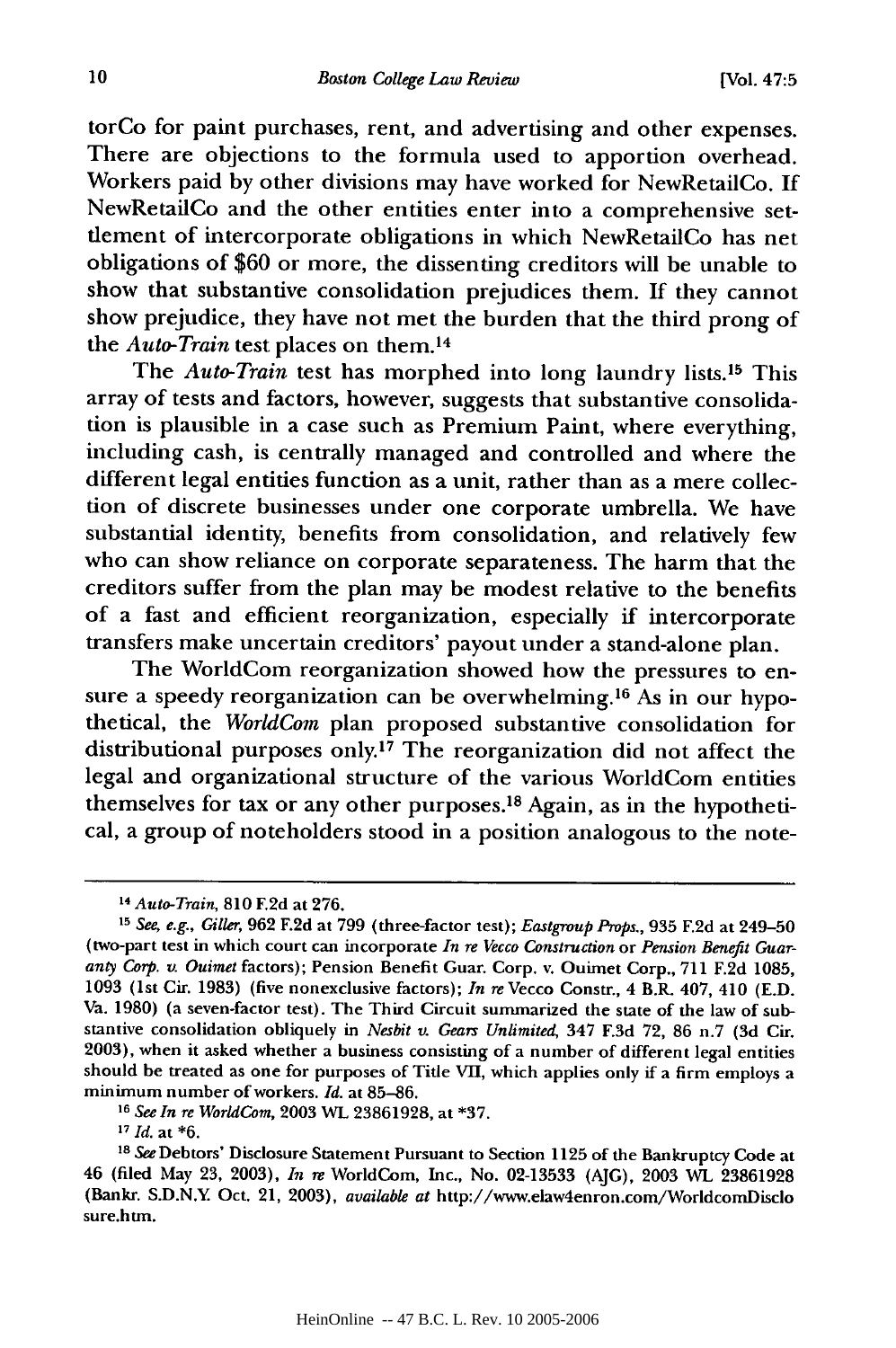holders of NewRetailCo: they had lent to MCI before WorldCom acquired it.19 Hence, these creditors could easily show that they had not dealt with WorldCom as a single entity. The plan of reorganization as originally proposed, however, would pay some of them nothing-even though creditors of a parent, who were structurally junior to them, would enjoy substantial distributions.<sup>20</sup>

The court allowed substantive consolidation in an unpublished opinion. 21 Two factors proved decisive. First, as often happens in bankruptcy practice, the major parties reached a deal with one another.<sup>22</sup> The court did not face the concerted opposition among the parties that would have led, among other things, to a strongly contested appeal of the decision. Second, and much more importantly, both the size and number of intercorporate transfers were staggering.23 In a single month, for example, more than **600,000** transactions took place. 24 Millions of transactions flowed through intercompany accounts, and these totaled one *trillion* dollars. <sup>25</sup>

Although the court allowed substantive consolidation in this case, one can doubt whether the decision was as cut and dried as the court made it seem. The *WorldCom* court was located in the Second Circuit and thus had to apply the test that the Second Circuit set out in **1988** in *Union Savings Bank v. Augie/Restivo Baking Company, Ltd. (In re Augie/Restivo Baking Co.).26* In *Augie/Restivo,* the Second Circuit held that substantive consolidation was appropriate only when (1) the creditors had dealt with the entities as single economic units and had not relied on their separate identities or (2) the debtors' affairs were so entangled that consolidation would benefit all creditors.<sup>27</sup>

The first circumstance serves as the bankruptcy analogue for piercing the corporate veil.28 The two doctrines are not quite the

<sup>23</sup>*Id.* at **\*11.**

**25** *Id.*

**<sup>26</sup>***Id.* at \*35 (citing Union Say. Bank v. Augie/Restivo Baking Co. *(In re* Augie/Restivo Baking Co.), 860 **F.2d** 515, 518-19 (2d Cir. 1988)). The Ninth Circuit also follows the *Augie/Restivo* test. *See* Alexander v. Compton *(In re* Bonham), 229 **F.3d** 750, 766 (9th Cir. 2000).

<sup>27</sup>**860 F.2d** at **518.**

**28** For example, the cases of an individual and a corporation were substantively consolidated in *Alexander,* **229 F.3d** at **758, 766.** Substantive consolidation may be appropriate

**<sup>19</sup>In re** *WorldCom,* **2003** WL **23861928,** at **\*5.** *<sup>20</sup> Id.*

<sup>21</sup>*Id.* at **\*37.**

<sup>22</sup>*Id.* at **\*16.**

<sup>24</sup>*In re WorldCom,* **2003** WL **23861928,** at **\*11.**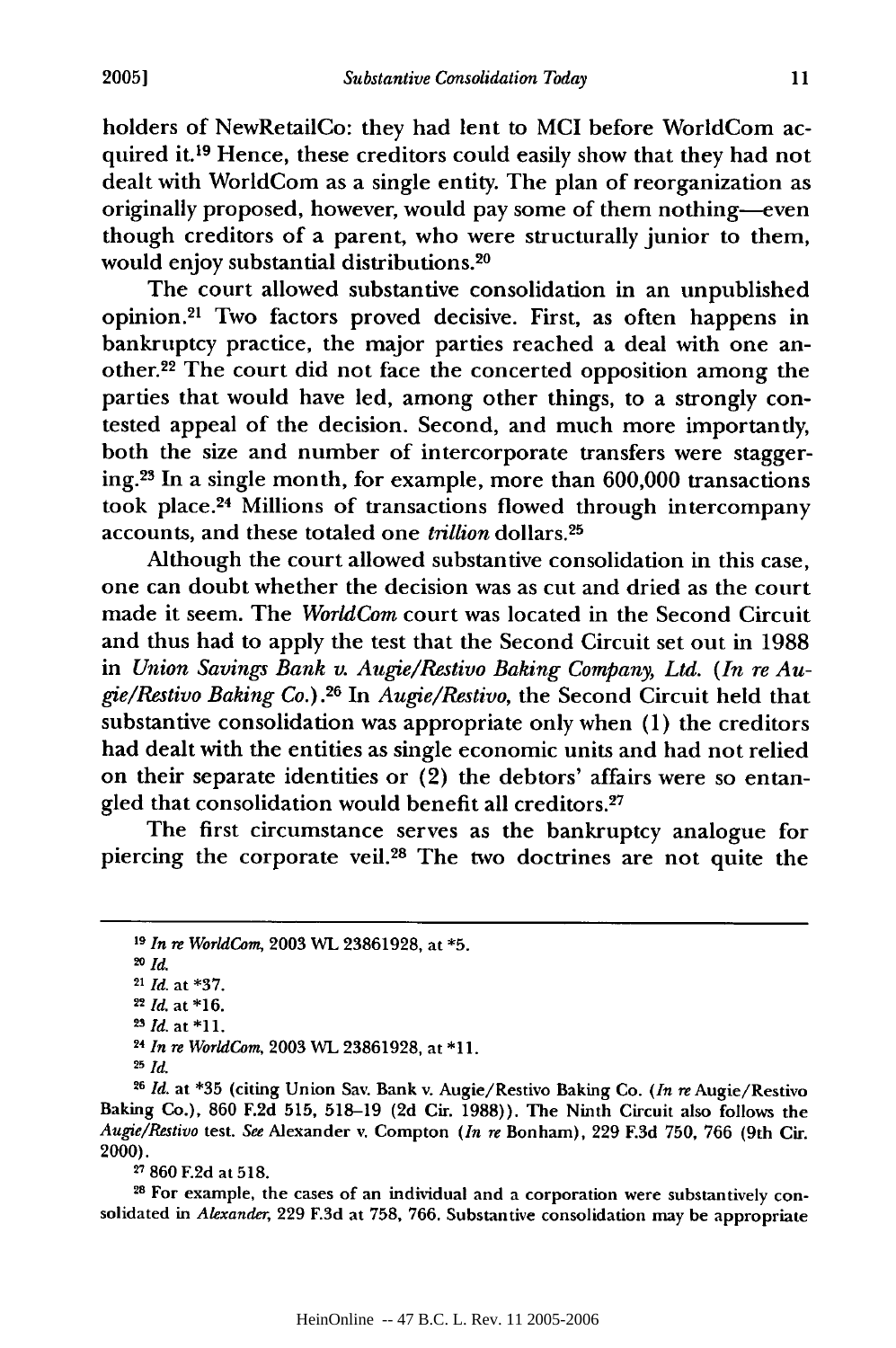same. Veil-piercing allows the creditors of a subsidiary to reach the assets of the parent, but does not at the same time allow creditors of the parent to reach the assets of the subsidiary.29 In contrast, substantive consolidation puts all the assets in a common pool, and creditors of the various entities share in it pro rata.<sup>30</sup> Nevertheless, both doctrines apply when the debtor has disregarded separateness so significantly that creditors treated the different corporations as one legal entity.31 The idea is that the affairs of the two corporations are so closely entwined that each lacks a separate existence for all practical purposes. In the *WorldCom* case, however, the reliance of the MCI noteholders on MCI as a separate entity made it hard to justify substantive consolidation on these grounds.<sup>32</sup>

It was more plausible in *WorldCom* to rely on the second prong of *Augie/Restivo. <sup>33</sup>*This prong recognizes that keeping the corporations' affairs separate must be practical. We need to look at the costs of sorting out the affairs of two related corporations if they are treated as one entity versus if they are treated as two.34 Even though the corporations are sufficiently separate such that we would not pierce the corporate veil outside of bankruptcy, their affairs may have become so entangled and their assets so meager that unscrambling the mess may not be worth the cost.35 When the administrative costs of sorting out the obligations of the two corporations dwarf the benefits that any group of creditors might reap from keeping the corporations separate, it is in everyone's interest to consolidate the two.36 But the *WorldCom* plan wiped out some creditors entirely, whereas they might have received something once the accounts were sorted out. Even if the accounts could never be completely reconciled, one might still be

**33** *See id.* ("The facts amply demonstrate that the Debtors' operational and financial affairs are so entangled that the accurate identification and allocation of assets and liabilities either could never be accomplished, or, even if it could be accomplished, would take so long and be so costly such that creditors as a whole would be substantially harmed by the effort. Thus, disentangling the financial affairs of the Debtors is a practical impossibility.").

between other kinds of entities as well, such as between partners and partnerships or even between two individuals. *See* FDIC **v.** Colonial Realty Co., **966 F.2d 57, 59-61 (2d** Cir. **1992).**

*<sup>2</sup> See, e.g., In* re Owens Corning, 419 F.3d **195, 206 (3d** Cir. 2005).

*<sup>30</sup>See, e.g., id.*

**<sup>31</sup>** *See id.* at 205-06.

**<sup>32</sup>**The court, however, concluded otherwise. *See In re WorldCon,* **2003** WL **23861928,** at **\*37** (finding the first prong of *Augie/Restivo* was satisfied because "a substantial portion of creditors dealt with the Debtors as a single economic unit and did not rely on the separate identity of any particular Debtor entity in extending credit").

<sup>3</sup>*See Augie/Restivo,* **860 F.2d** at **519.**

**<sup>35</sup>***See* **id.**

**<sup>36</sup>***See id; see also In reThe* Leslie Fay Cos., **207** B.R. 764, **779-80** (Bankr. **S.D.N.Y** 1997).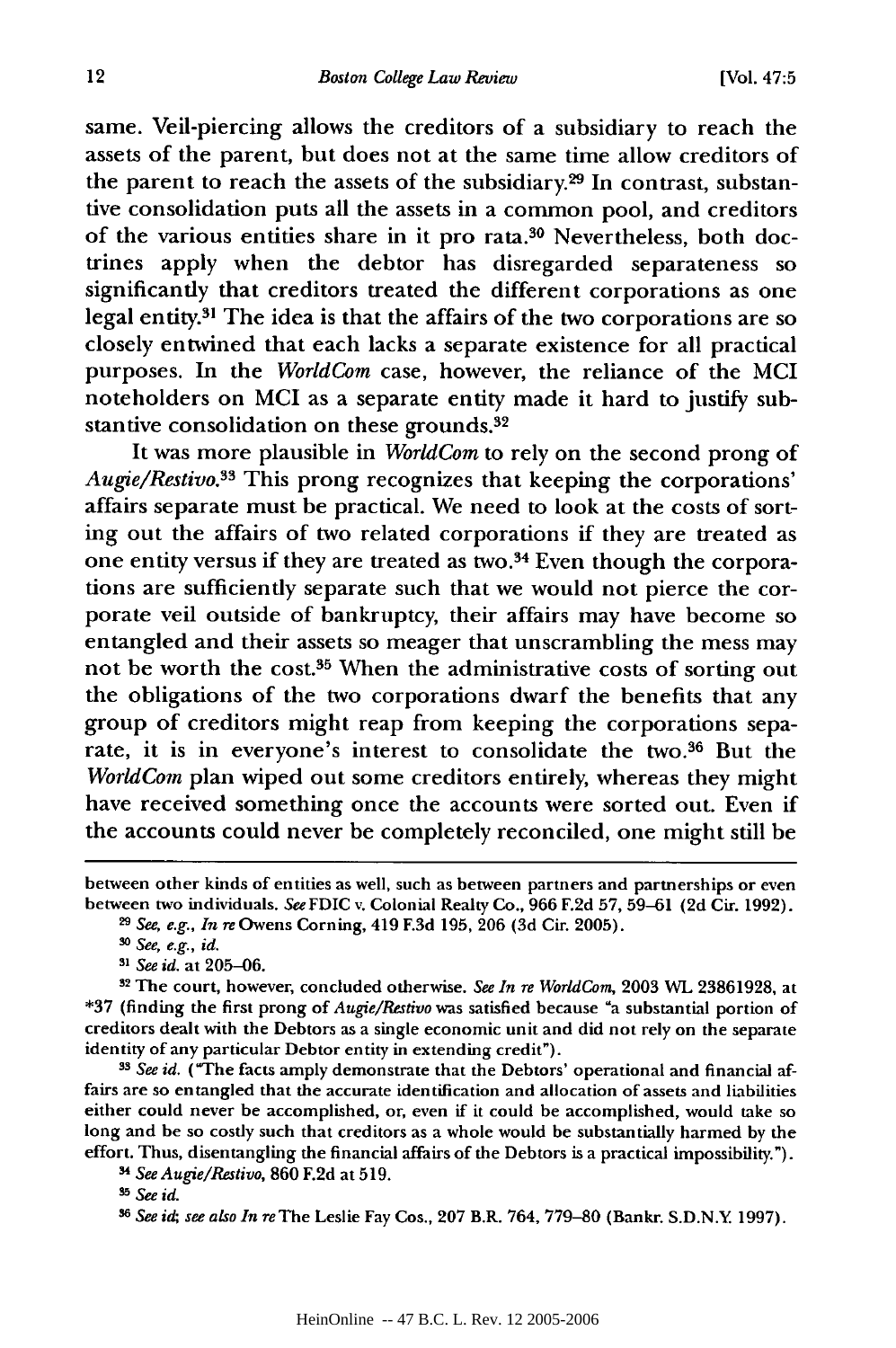able to find that enough assets remained in the relevant entity for the creditors to receive something.

When the bankruptcy court-and everyone else-wants to confirm a plan and enable a business to exit rapidly from Chapter 11, there is a natural tendency to find that substantive consolidation is possible under whatever test is supposed to apply. Bankruptcy judges enjoy considerable discretion, and they are often willing to allow practical considerations to trump legal principle. Some courts of appeals, however, resist any interpretation of the Bankruptcy Code that is made chiefly to accommodate pragmatic concerns.<sup>37</sup> This reluctance is illustrated most vividly in the Third Circuit's recent decision in *In re Owens Corning.38*

In *In re Owens Corning,* the district court had confronted a set of facts even weaker than those seen in the Premium Paint example yet allowed substantive consolidation under a variation of the *Auto-Train* test.39 The court held that two circumstances together created a prima facie case for consolidation: (1) a central committee exercised common control over the operations and finance of the subsidiaries, and (2) the subsidiaries were created for the convenience of the parent, primarily for tax reasons. 40 The remaining question under the *Auto-Train* test was whether creditors relied on the separateness of the entities. 41 Here, the court found that the failure to track the finances of the individual subsidiaries was fatal:

There can be no doubt that the Banks relied upon the overall credit of the entire Owens Corning enterprise. Each Bank's commitment was to the entire enterprise. The decision as to whether funds would be borrowed by the parent company, or by one or more of the subsidiaries, was made by the borrowers, not by the lenders. All of Owens Corning's

**<sup>3</sup> <sup>7</sup>**Judge Easterbrook's opinion in *In re Kmart,* rejecting the doctrine of necessity, is a typical example. *See* **359 F.3d 866, 871** (7th **Cir.)** (calling the doctrine of necessity "just a fancy name for a power to depart from the Code"), *cert. denied,* **125 S.** Ct. 495 (2004). Many courts embrace literal interpretations of the Bankruptcy Code. *See, e.g.,* RCI Tech. Corp. v. Sunterra Corp. *(In re* Sunterra Corp.), **361 F.3d 257, 266-70** (4th Cir. 2004) (insisting on literal interpretation of rules governing assumption of executory contracts); Perlman v. Catapult Entm't, Inc. *(In re* Catapult Entm't, Inc.), **165 F.3d 747, 749-50** (9th Cir. **1999)** (same).

*m See In re Owens Corning,* 419 **F.3d** at **207-12.** *39 In re* Owens Corning, **316** B.R. **168, 169-70, 171, 172** (Bankr. **D.** Del. 2004).

*<sup>40</sup> Id.* at **171.**

*<sup>41</sup> Id.*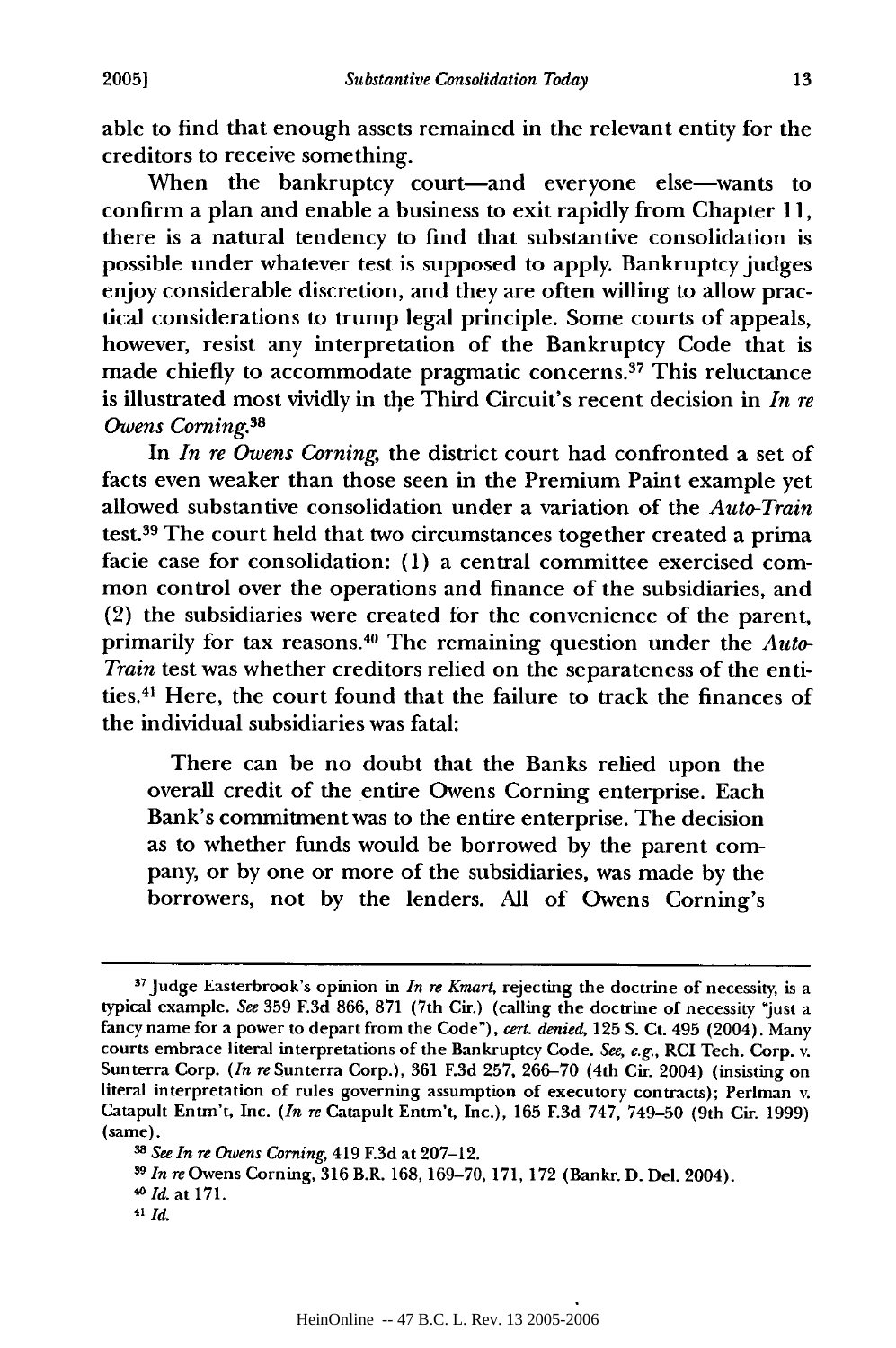financial reporting was done on a consolidated basis, and only that consolidated information was provided to the Banks.

It is also important to note that, in seeking and obtaining guarantees from the 'substantial' subsidiaries, the Banks knew only that each guarantor had assets with a book value of \$30 million or more; the Banks had no information about the debts of such subsidiaries.

In short, there is simply no basis for a finding that, in extending credit, the Banks relied upon the separate credit of any of the subsidiary guarantors. <sup>42</sup>

It was not sufficient that the banks counted on the corporate separateness to ensure their own priority position. As is often the case when applying the *Auto-Train* test, the burden of showing substantial identity is relatively light, and the burden of showing reliance on the part of the creditor resisting substantive consolidation is heavy.<sup>43</sup>

The Third Circuit flatly rejected this approach, holding that substantive consolidation was possible only under "compelling circumstances."44 It focused squarely on the principles set out in *Augie/Restivo* and required proponents of substantive consolidation to show either: "(i) [P]repetition [the different debtors] disregarded separateness so significantly [that] their creditors relied on the breakdown of entity borders and treated them as one legal entity, or (ii) [P]ostpetition their assets and liabilities are so scrambled that separating them is prohibitive and hurts all creditors."45

Applying this test to the facts, the case was easy. Indeed, the court questioned whether there could ever be a "deemed" substantive consolidation such as in *WorldCom.* The entities could not be both so entangled as to justify consolidation and yet so distinct that it was possible and desirable to keep them separate after bankruptcy.<sup>46</sup>

Quite apart from which test was being used, however, the outcome in *In re Owens Corning* was almost foreordained. The district court decision had broken too much china. Substantive consolidation in such a case would have effectively undermined bank loans, totaling \$2 billion, which had been made in a conventional and commercially

<sup>42</sup>*Id.* at 172.

**<sup>43</sup>***See, e.g., Eastgroup Props.,* 935 **F.2d** at 251-52.

*<sup>&</sup>quot; In re Owens Corning,* 419 **F.3d** at 210-11.

**<sup>45</sup>** *Id.* at 211.

**<sup>46</sup>** *Id.* at 214-15.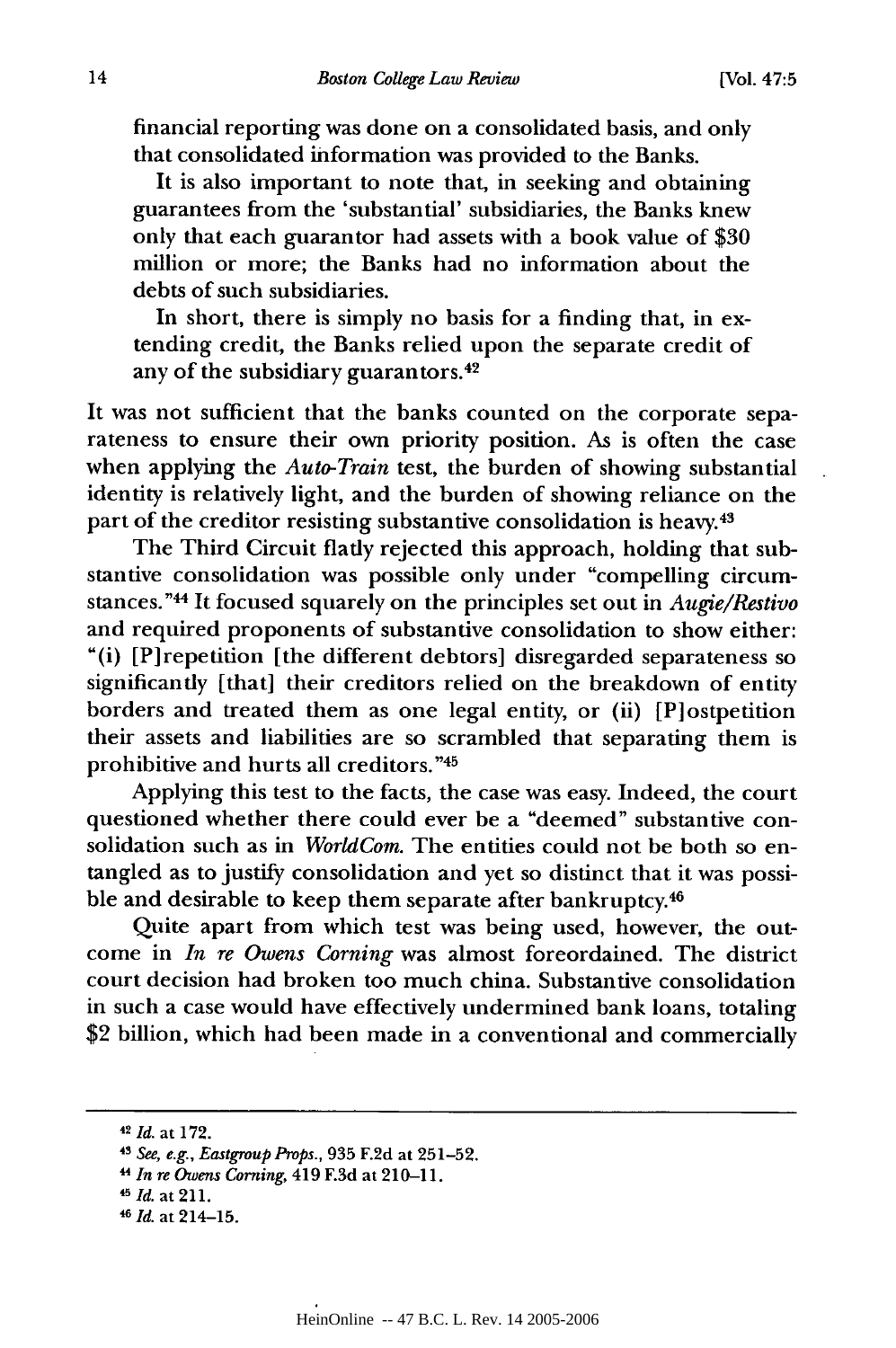reasonable way.47 Allowing substantive consolidation would have unsettled too many established practices. <sup>48</sup>

Still left undecided are the burdens on the proponents of substantive consolidation in going forward, in the Third Circuit and elsewhere, when the affected lenders are not as careful and attention to corporate form is more casual. In reaching its decision in *In re Owens Corning,* the Third Circuit took pains to affirm the existence of the substantive consolidation doctrine and the power of bankruptcy courts to order substantive consolidation under appropriate circumstances.<sup>49</sup> The foundations of the doctrine itself, however, are less solid than even the Third Circuit made them out to be. One cannot be confident that other courts of appeals will likewise affirm the existence or the legitimacy of the doctrine.

III. THE UNCERTAIN FUTURE OF SUBSTANTIVE CONSOLIDATION

Substantive consolidation lacks the solid foundation one usually expects of doctrines so firmly embedded in day-to-day practice. The U.S. Supreme Court has never formally embraced the concept. Justice William **0.** Douglas came closest to doing so in 1941 in *Sampsell v. Imperial Paper & Color Corp.,* but that case involved a recovery of assets that had been fraudulently conveyed from one corporate entity to another.50 Moreover, the objecting creditor "had at least some knowledge as to the fraudulent character of [the] corporation."<sup>51</sup> As late as 1964, one could still argue that substantive consolidation required a fraudulent conveyance. <sup>52</sup>

The first cases to develop substantive consolidation as a doctrine separate from fraudulent conveyance law relied squarely on corporate law and the power to pierce the corporate veil.<sup>53</sup> The first opinions came out shortly after the 1938 U.S. Supreme Court decision in *Erie Railroad v. Tompkins,54* at a time when courts had not yet absorbed *Erie's* full impact. If they had, courts might have rationalized the location of the doctrine in federal common law as part of their inherent

*<sup>47</sup> Id.* at 216.

<sup>48</sup>*Id.*

**<sup>49</sup>**419 **F.3d** at 205-09.

**<sup>50</sup>**313 U.S. 215, 219-220 (1941).

*S Id.* at 221.

**<sup>52</sup>***See* Soviero v. Franklin Nat'l Bank, 328 F.2d 446, 448 (2d Cir. 1964).

**<sup>53</sup>***See, e.g.,* Stone v. Eacho *(In re* Tip Top Tailors, Inc.), 127 **F.2d** 284, 288 (4th Cir. 1942); Fish v. East, 114 **F.2d** 177, 191 (10th Cir. 1940).

**<sup>54</sup>**304 U.S. 64 **(1938).**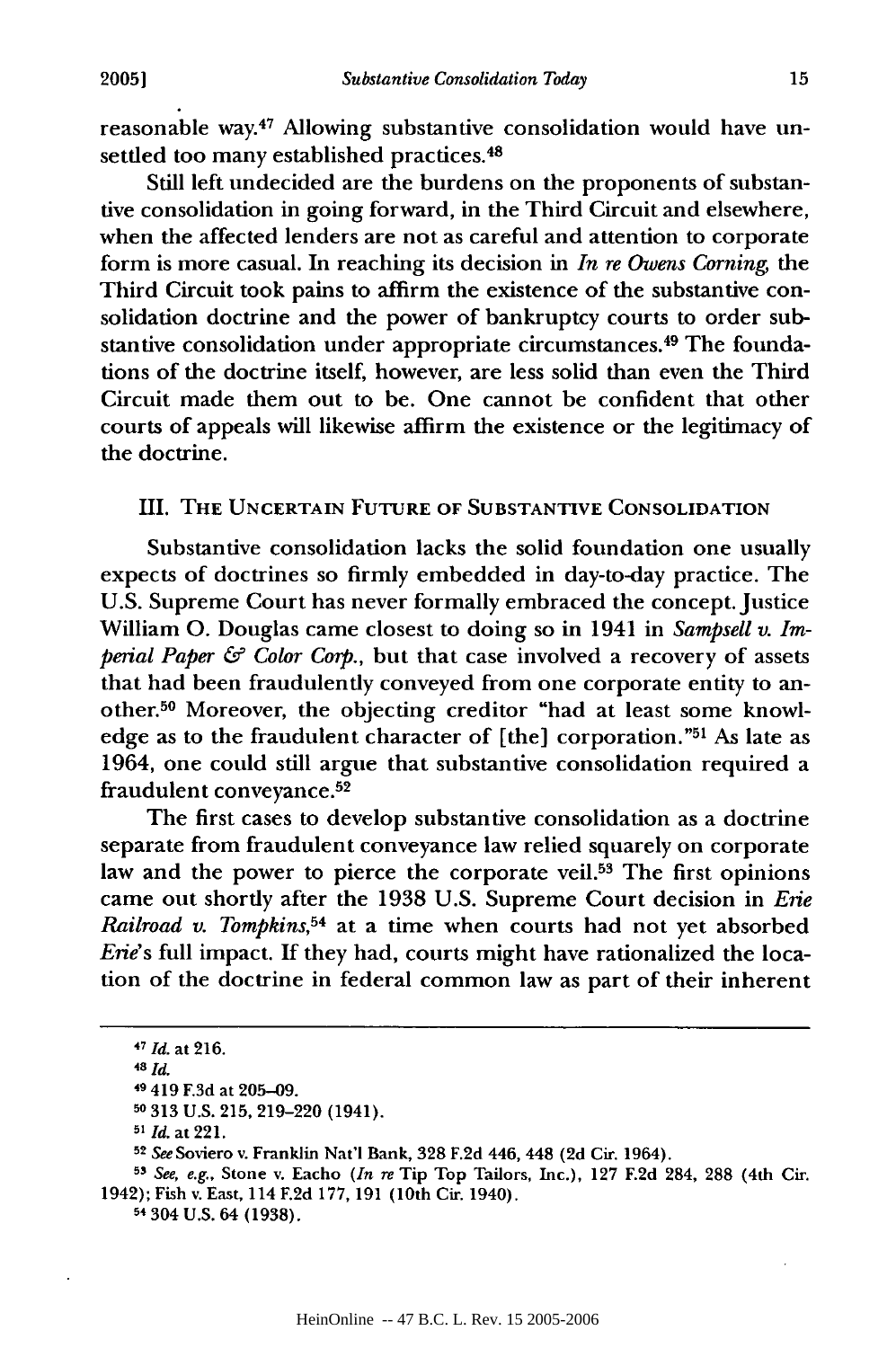power to flesh out the interstices of bankruptcy law with common-law reasoning. As it was, however, they did not invoke any special power of bankruptcy courts as courts of equity, but simply looked to nonbankruptcy law. As the Fourth Circuit stated in 1942 in *Stone v. Eacho (In re Tip Top Tailors, Inc.):*

It is well settled that courts will not be blinded by corporate forms nor permit them to be used to defeat public convenience, justify wrong or perpetrate fraud, but will look through the forms and behind the corporate entities involved to deal with the situation as justice may require.<sup>55</sup>

In these cases, courts relied on common-law principles, not on a doctrine peculiar to bankruptcy or courts of equity:

'Although we know of no instance in which it has been done in matters of receivership, we cannot see why ... the law does not impose upon a court the same duty in a receivership matter when, as here, the facts are substantial enough to justify, indeed to compel, a finding that the five corporations were so identified with the parent corporation as to be a part of it.'56

Even into the 1960s, substantive consolidation was merely a federal common-law variation of basic corporate law principles:

It is difficult to imagine a better example of commingling of assets and functions and of the flagrant disregard of corporate forms than as here demonstrated by the bankrupt. One gains the distinct impression that the bankrupt held up the veils of the fourteen collateral corporations primarily, if not solely, for the benefit of the tax gatherer, but otherwise completely disregarded them. Even Salome's could not have been more diaphanous.<sup>57</sup>

Substantive consolidation finally acquired a rationale rooted in bankruptcy policy in *Chemical Bank New York Trust Co. v. Kheel.* In that case, the Second Circuit relied not on the lack of separateness of the legal entities but on the sheer cost of sorting out the various rights and obligations:

**<sup>55</sup>**127 F.2d at 288. *<sup>5</sup> <sup>6</sup>Id.* at 289 (quoting Tr. Sys. Co. of Pa. v. Payne, 65 F.2d 103, 107 (3d Cir. 1933)).

*r7 Soviero,* **328 F.2d** at 448.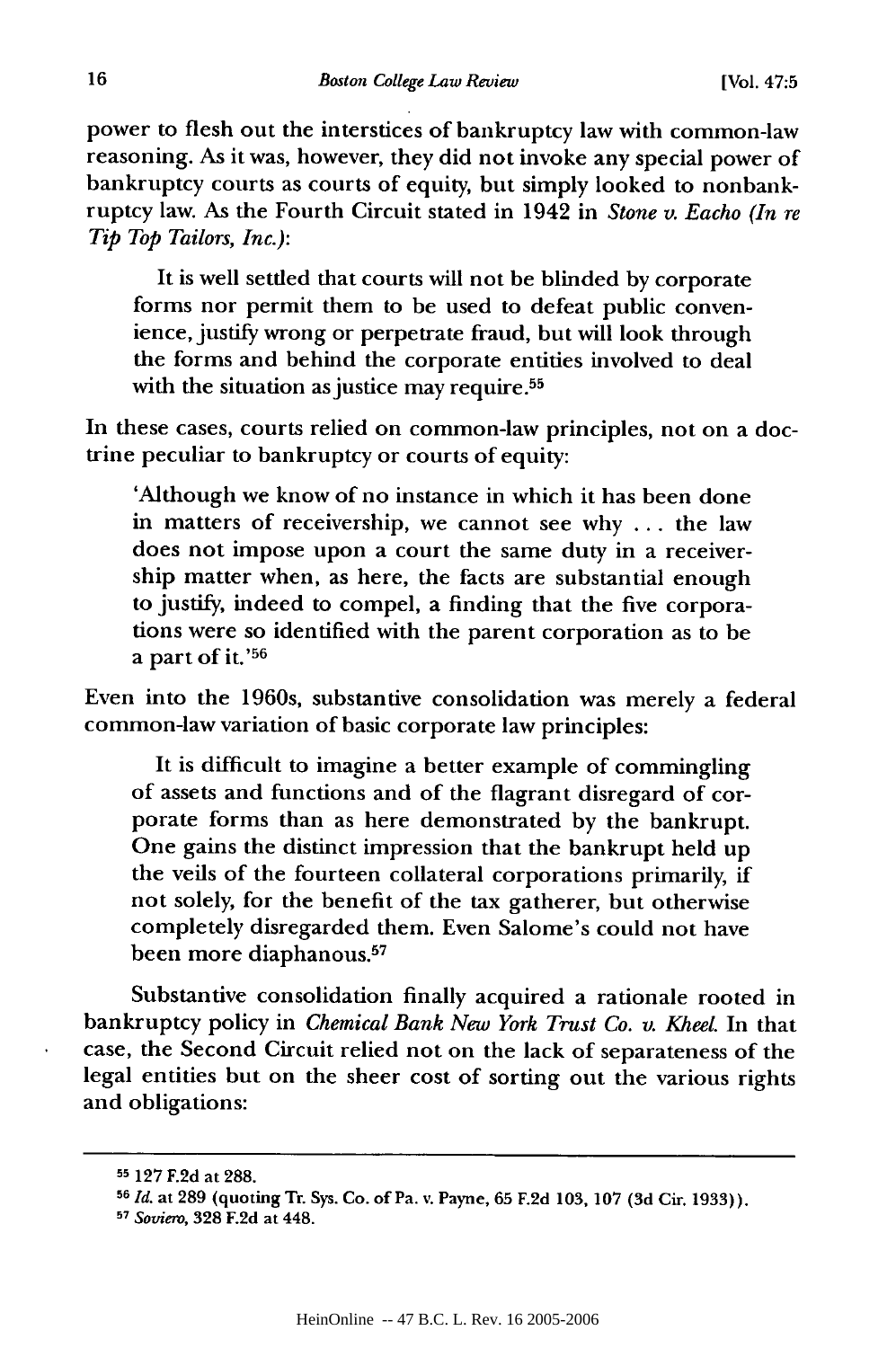[W]here the interrelationships of the group are hopelessly obscured and the time and expense necessary even to attempt to unscramble them so substantial as to threaten the realization of any net assets for all the creditors, equity is not helpless to reach a rough approximation of justice to some rather than deny any to all. $58$ 

This rationale was at the center of the typical cases decided by bankruptcy judges in the 1970s. In *In re Commercial Envelope Manufacturing Co.,* unscrambling the various transactions might well have proved impossible for the bankruptcy court:

Many of the day to day operations have occurred as though the debtors were one consolidated and integrated entity. The effusion of time and money would be almost prohibitive were any sophisticated effort to make sense out of the complex of cross lines undertaken.... [D]ue to the immense internal confusion, even if the expense of an audit were undertaken, there could be no assurance that it would be successful in unscrambling the relationships.<sup>59</sup>

But even with this additional rationale, the Second Circuit permitted substantive consolidation only in the rarest of circumstances. For instance, *Flora Mir Candy Corp. v. R* **S.** *Dickson & Co. (In re Flora Mir Candy Corp.)* involved multiple subsidiaries and "a multitude of intercompany transactions, many without apparent business purpose."60 The court adopted the district court's finding that this state of affairs, standing alone, was "grossly insufficient" to allow substantive consolidation, especially because the objecting creditor, like the noteholders of NewRetailCo in our example, entered the picture before the debtor joined the corporate group.61

A court that follows the doctrine as developed in the Second Circuit is unlikely to allow substantive consolidation in cases such as Premium Paint. Common control, consolidated financials, and modern cash management are not enough to justify substantive consolidation grounded in veil-piercing and alter-ego actions, especially where corporate formalities have been followed and the separate entities will be maintained going forward. The cost-saving rationale of substantive

**<sup>58</sup>**Chem. Bank. **N.Y** Trust Co. v. Kheel, **369 F.2d** 845, **847 (2d** Cir. 1966).

**<sup>59</sup>**3 Bankr. Ct. Dec. (LRP) 647, 650 (Bankr. S.D.N.Y Aug. 22, 1977).

**<sup>60</sup>**432 **F.2d** 1060, 1061 (2d Cir. 1970).

**<sup>61</sup>** *Id.* at 1062.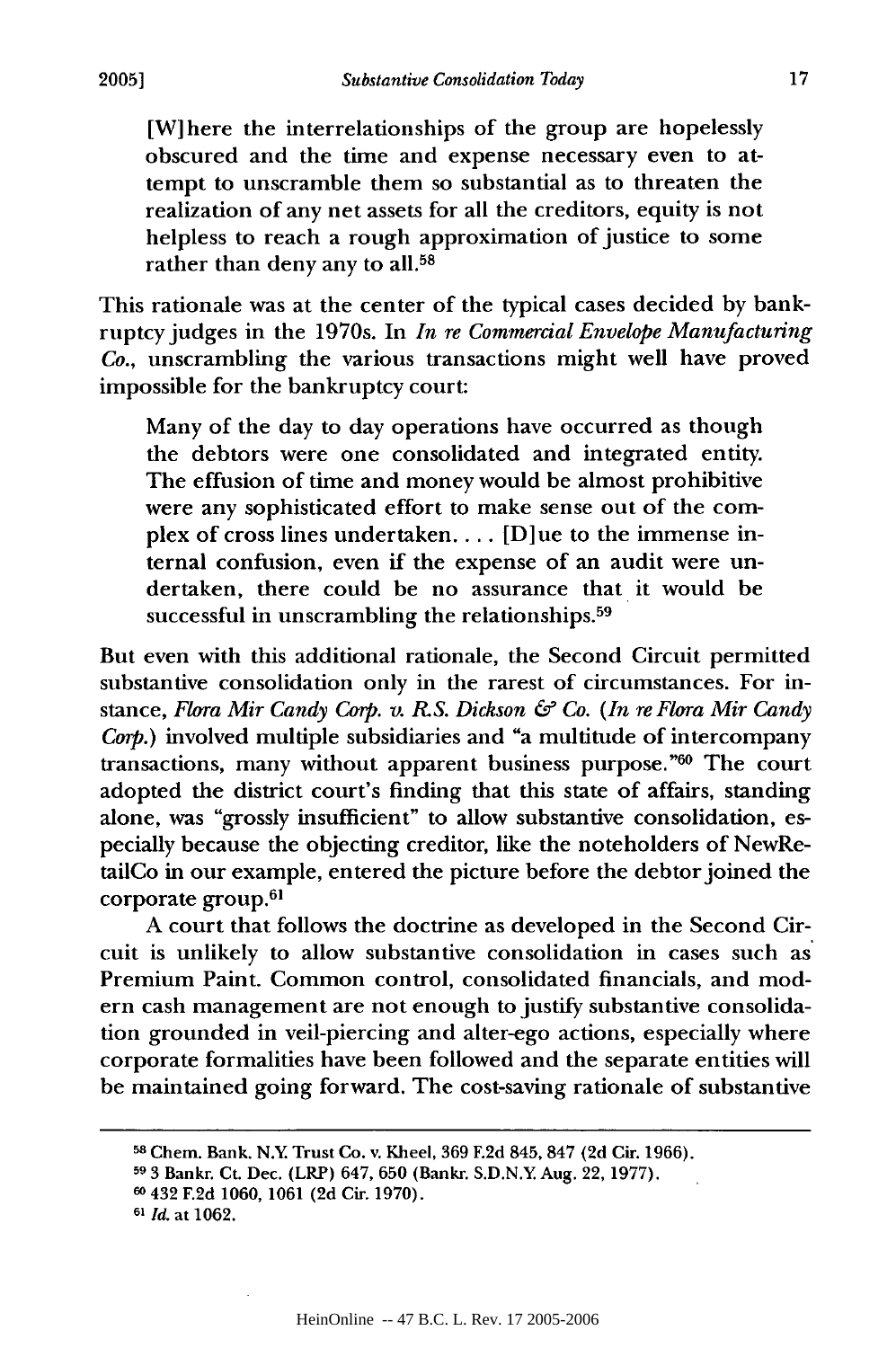consolidation is similarly unlikely to be available. To have an impact, these costs must threaten to leave *every creditor* worse **off. <sup>62</sup>**Untangling obligations among different corporate entities may be expensive, but it will rarely come close to consuming so much of the estate as to undo the structural priority some creditors enjoy over others when corporate form is respected. The trillion-dollar mess in *WorldCom* is exceptional, and even there the court might have been able to do more than simply throw up its hands. As the court noted in *In re Owens Corning,* perfection is not required, and some inaccuracies can be tolerated.<sup>63</sup>

In many substantive consolidation disputes, the creditors' reliance on corporate separateness seems a critical issue. Both *Flora Mir* and *Union Savings Bank v. Augie/Restivo Baking Co. (In re Augie/Restivo* Baking Co.)-cases in which the Second Circuit denied substantive consolidation-involved creditors who could show that they dealt with their respective debtors as distinct entities. 64 Moreover, Judge Ambro of the Third Circuit couches his formulation of the test in *In re Owens Corning* in terms of reliance.<sup>65</sup> The logic of substantive consolidation, at least as developed in the Second Circuit, however, suggests such an emphasis on reliance is not appropriate. Reliance is irrelevant to the cost-saving prong of *Augie/Restivo,* and the other prong is satisfied only when conditions are such that veil-piercing or alter-ego actions could be brought outside of bankruptcy.<sup>66</sup> These are available when there is deliberate undercapitalization, misrepresentation, or failure to follow corporate formalities.<sup>67</sup> Establishing these has little to do with reliance.

**<sup>62</sup>***See In* re Owens Corning, 419 **F.3d** 195, 211 & n.20 **(3d Cir. 2005);** *Chem. Bank,* **369 F.2d** at **847.**

*<sup>63</sup>See* 419 **F.3d** at 214 ("Neither the impossibility of perfection in untangling the affairs of the entities nor the likelihood of some inaccuracies in efforts to do **so** is sufficient to justify consolidation."). In reaching this conclusion, the Third Circuit relied on the analysis of the court in *R2 Investments, LDC v. World Access, Inc. (In re World Access Inc.). See id.* at 214-15. In *R2 Investments,* the court had stated that "perfection is not the standard in the substantive consolidation context." R2 Invs., **LDC** v. World Access, Inc. *(In re* World Access Inc.), **301** B.R. **217, 279** (Bankr. **N.D. Ill. 2003).**

**<sup>64</sup>**Union Sav. Bank v. Augie/Restivo Baking Co. *(In* reAugie/Restivo Baking Co.), **860 F.2d 515, 519 (2d** Cir. **1988);** *In reFlora Mir Candy Corp.,* 432 **F.2d** at **1062-63.**

*<sup>65</sup> In re Owens Corning,* 419 **F.3d** at 212. At the same time, however, he rejects suggestions that lenders must engage in elaborate gymnastics to prove actual reliance. *See id.* at 212-14.

*<sup>66</sup>See* **860 F.2d** at **518-19.**

**<sup>67</sup>***See* Robert B. Thompson, *Piercing the Corporate Veil: An Empirical Study,* **76** CORNELL L. Rxv. **1036, 1072 (1991).**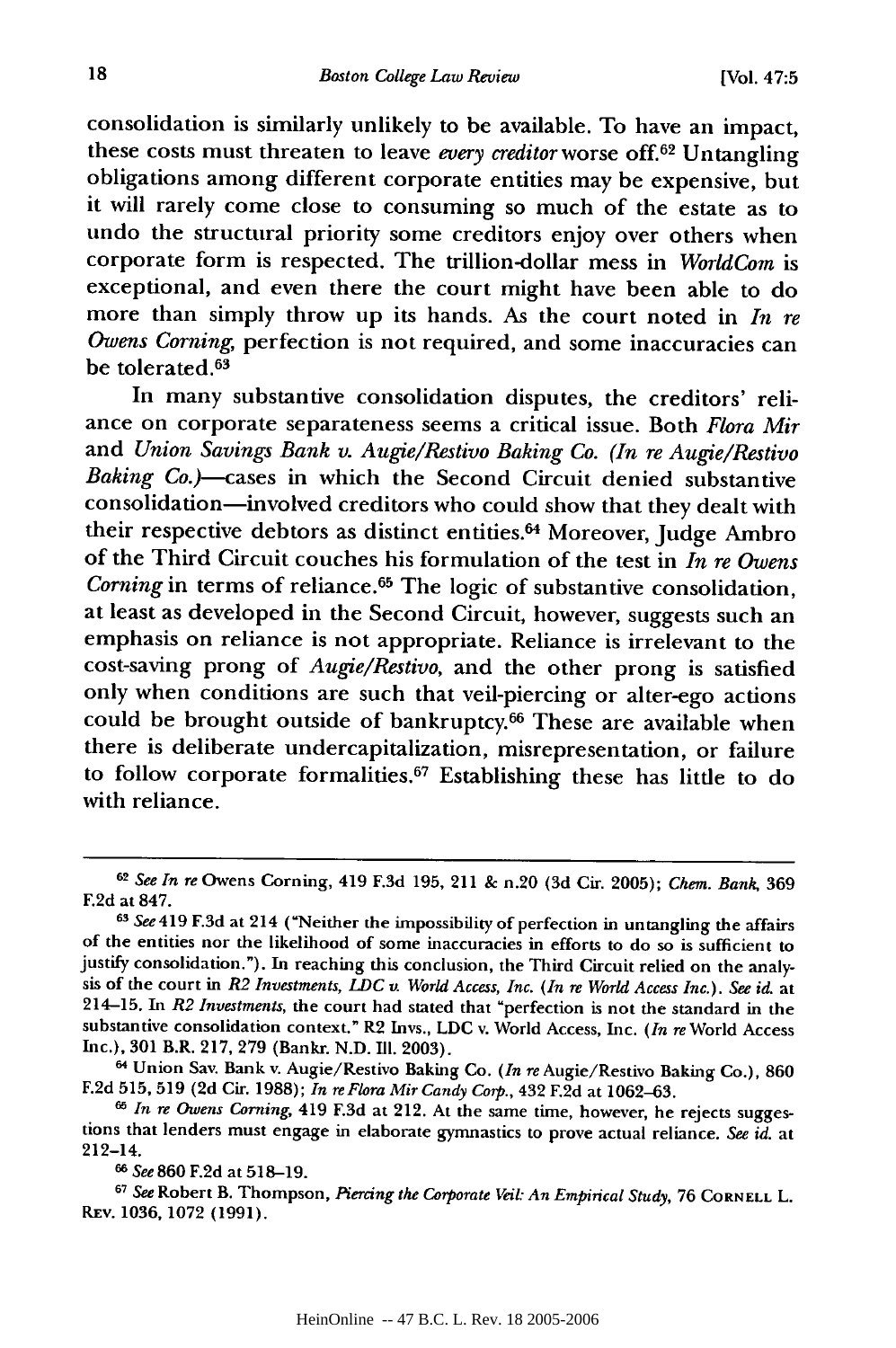A debate over different approaches to substantive consolidation, however, should not obscure a more fundamental problem. One cannot be sure that an appellate court would allow substantive consolidation at all, particularly given that the Supreme Court has never adopted it. Far from providing a basis for substantive consolidation, cases such as *Sampsell* rely explicitly on fraudulent conveyance doctrine and thus underscore the need to find an explicit grant of power somewhere.<sup>68</sup> Section  $1123(a)(5)(C)$  of the Bankruptcy Code may be a possible source of support.<sup>69</sup> This section provides that "[n]otwithstanding any otherwise applicable nonbankruptcy law, a plan shall ... provide adequate means for the plan's implementation, such as... merger or consolidation of the debtor with one or more persons. "70

This section provides a thin reed for justifying substantive consolidation, however. The language "notwithstanding any otherwise applicable nonbankruptcy law" cannot sensibly be read as a broad grant of power. It cannot, for example, give the debtor the ability to merge itself with any third party it pleases, whether that party wants the merger or not. Even if the provision contemplates "consolidation" under Chapter 11 that could not have taken place elsewhere, nothing suggests that such a consolidation can compromise the otherwise valid claims of creditors of each entity. This section does not itself grant a substantive right.

The absence of any clear statutory authority in the Bankruptcy Code throws into question the viability of the doctrine in an appellate court that focuses on the language of the Bankruptcy Code and refuses to look beyond it.71 Substantive consolidation is, as the term suggests, a *substantive* power. In the view of some courts, substantive powers such as this are permitted only to the extent that they grow out of substantive provisions of the Bankruptcy Code. Courts have stated again and again that substantive powers cannot be derived from section 105 of the Bankruptcy Code.<sup>72</sup>

**<sup>68</sup>**In permitting substantive consolidation, Justice Douglas, writing for the Court in *Sampsel4* explicitly relied on the existence of a fraudulent conveyance. 313 U.S. at 220.

**<sup>6</sup>** *See In re* Stone & Webster, 286 B.R. 532, 540-41 (Bankr. D. Del. 2002) (citing Bankruptcy Code provision § 1123 (a) (5) (C) as permitting substantive consolidation).

 $70$  11 U.S.C. § 1123(a)-(a)(5)(C)(2000).

**<sup>71</sup>***See J.* Maxwell Tucker, Grupo Mexicano *and the Death of Substantive Consolidation, 8* AM. BANKR. **INST.** L. REv. 427, 432 (2000).

**<sup>72</sup>** To be sure, 11 U.S.C. § 105(a) reads, in part, "[t]he court may issue any order, process, or judgment that is necessary or appropriate to carry out the provisions of this title." 11 U.S.C.  $\S$  105(a) (2000). As Judge Easterbrook notes, however, "[t]he power conferred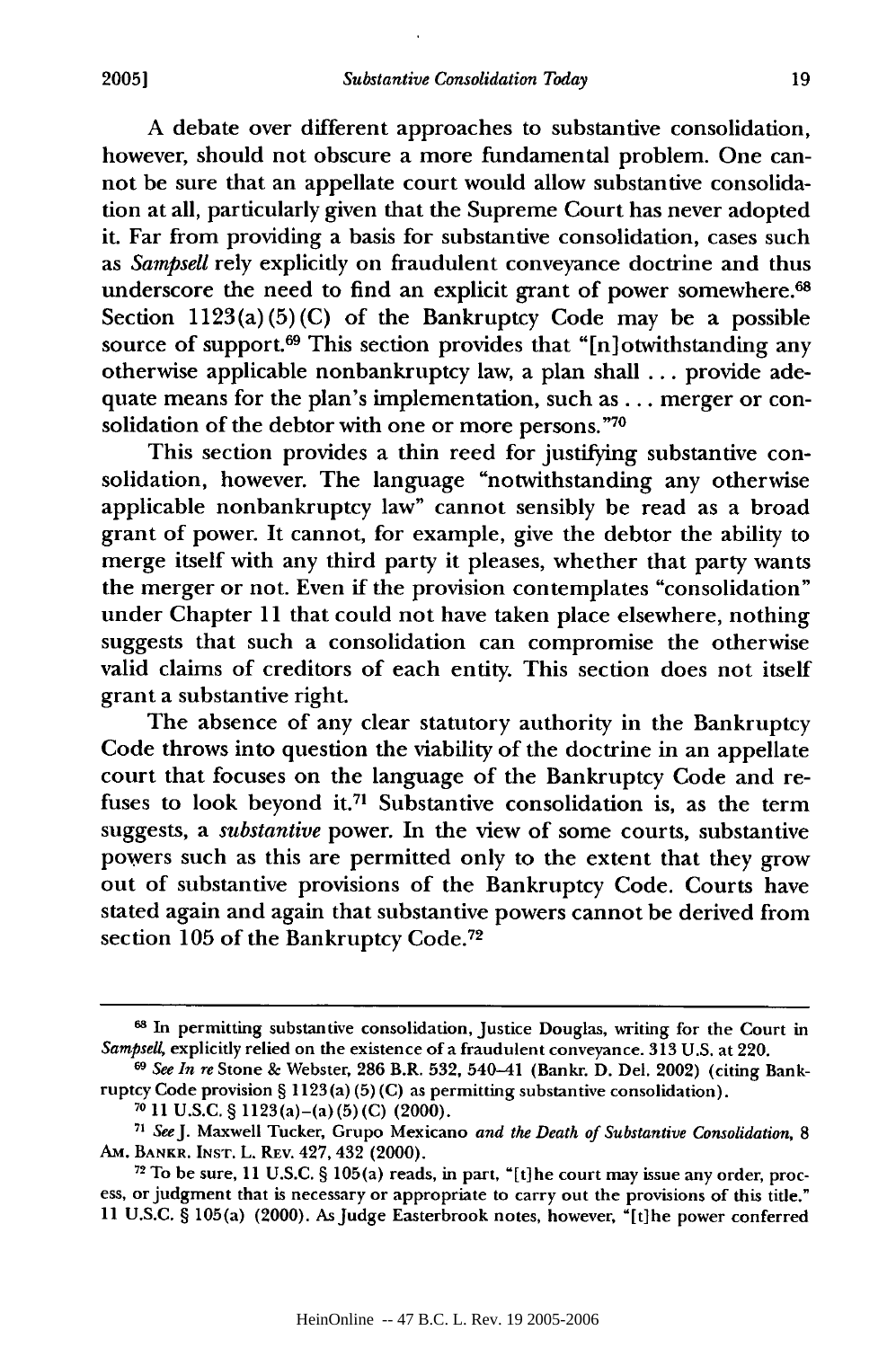There is still another reason to question the continued viability of substantive consolidation. In the 1999 decision *Grupo Mexicano de Desarrollo v. Alliance Bond Fund, Inc.,* the U.S. Supreme Court found that, in the absence of explicit congressional authorization, district courts lack the power to issue preliminary injunctions to protect the rights of general creditors. 73 The reasoning of *Grupo Mexicano* is broader than its narrow holding and suggests that federal courts cannot create new powers as courts of equity. Courts lack the power to "create remedies previously unknown to equity jurisprudence."<sup>74</sup> Equitable powers are limited to those that have a long history.75 New rules can "radically .alter the balance between debtors' and creditors' rights which has been developed over centuries through many laws-including those relating to bankruptcy, fraudulent conveyances, and preferences." <sup>76</sup>

The court in *In re Owens Corning* cited this language in rejecting the idea that *Grupo Mexicano* is inconsistent with substantive consolidation. 77 By taking explicit note of bankruptcy rules that emerged over time, the Supreme Court in *Grupo Mexicano* was apparently distinguishing them from the judicially created doctrine it struck down in that case. 78 But the Supreme Court's endorsement of bankruptcy doctrines that have developed over time does not extend to substantive consolidation. Unlike the law governing preferences and fraudulent conveyances, this doctrine did not develop over "centuries." Cases such as *Sampsell* do not provide any additional support for substantive consolidation as a long-standing doctrine because they rely instead on fraudulent conveyance, veil-piercing, or other well-established doctrines.<sup>79</sup> Substantive consolidation emerged as a distinct power apart from veilpiercing and fraudulent conveyance actions only in the 1960s and 1970s. Indeed, the first use of the term "substantive consolidation" in a reported opinion was not until 1975-the same year the remedy struck down in *Grupo Mexicano* was first identified.<sup>80</sup>

**80** *See* Talcott Inc. v. Wharton *(In re* Cont'l Vending Mach. Corp.), 517 F.2d 997, 1004 n.3 **(2d** Cir. 1975).

by § 105(a) is one to implement rather than override." *In re* Kmart Corp., **359** F.3d 866, 871 (7th Cir. 2004).

**<sup>73</sup> 527** U.S. 308, **333** (1999).

**<sup>74</sup>** *Id.* at **332.**

**<sup>75</sup>***See id.* at **330-32;** *see* also Tucker, *supra* note 71, at 440, 442-45.

**<sup>76</sup>***Grupo Mexicano,* **527** U.S. at **331.**

**<sup>77</sup>***In re Owens Coming,* 419 **F.3d** at **208** n.14.

**<sup>78</sup>***Grupo Mexicano,* **527** U.S. at **331.**

**<sup>79</sup>** *Id.; Sampsel* **313** U.S. at 221.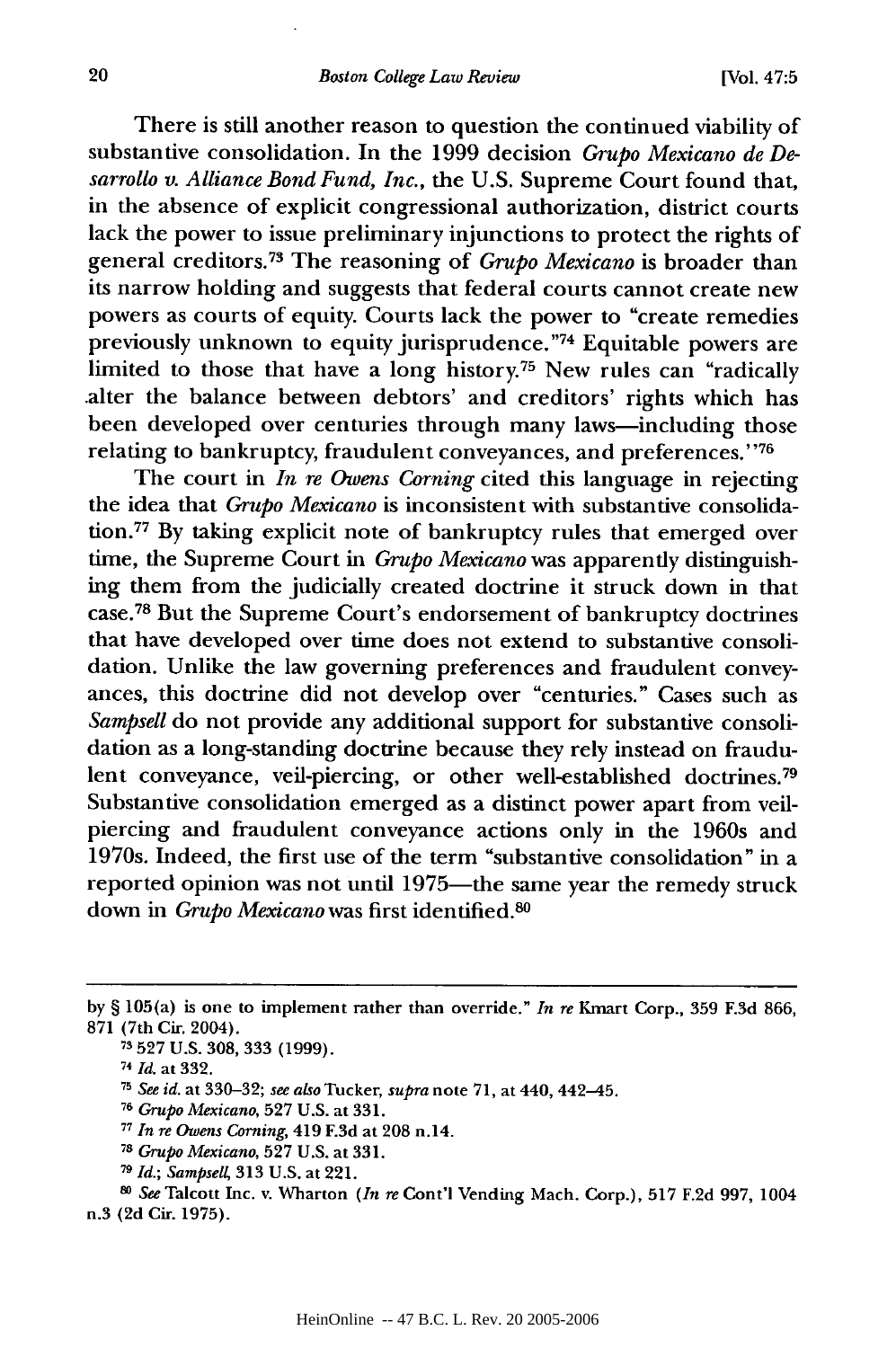Substantive consolidation doctrine lives in a peculiar netherworld. The more a substantive consolidation claim looks like a fraudulent conveyance claim, the more likely it is that the court will demand the dispute be resolved on that basis. The more the power of substantive consolidation departs from traditional veil-piercing, the harder it is to locate the power inside the Bankruptcy Code. The bankruptcy judge does have some discretion to fill the interstices, but, as Judge Posner and others are quick to remind us, "[t]he fact that a [bankruptcy] proceeding is equitable does not give the judge a free-floating discretion to redistribute rights in accordance with his personal views of justice and fairness, however enlightened those views may be."81

#### **CONCLUSION**

Given the uncertain future of substantive consolidation, the time is ripe for a serious and thoughtful debate. The doctrine could evolve in any of three or more radically different directions. A variant of the test used in *Auto-Train* may continue to live in the bankruptcy courts, even as the courts give lip service to *In re Owens Corning* and *Augie/Restivo.* When a corporate group functions as a single whole, courts may be quick to find "substantial identity." They may be easily persuaded that creditors relied on the debtor as a single legal entity.82 Such reasoning is hard to resist when, in cases such as *WorldCon,* confirmation will lead to a quick exit from bankruptcy and the creditors overwhelmingly support the plan. For this reason, every prudent lender is well advised to document reliance on corporate separateness as part of every extension of credit.

Alternatively, in the wake of *In re Owens Corning,* there may be a revival of the *Augie/Restivo* test. Substantive consolidation may be allowed only under narrow and extraordinary circumstances. Courts might permit it only when each debtor so lacks a separate identity that the legal forms should no longer be recognized or when the different debtors' affairs are so entangled and assets so meager that unscrambling the mess is not worth the cost.83 One can also imagine approaches that combine elements of *Auto-Train* and *Augie/Restivo* or that go in still different directions altogether.

*<sup>81</sup> In rv* Chi., Milwaukee, St. Paul & Pac. R.R., **791 F.2d** 524, **528** (7th Cir. **1986).**

**<sup>8</sup>***See, e.g., In* re Standard Brands Paint Co., 154 B.R. **563, 573** (Bankr. **C.D.** Cal. **1993).**

*<sup>83</sup> See In re* Owens Corning, 419 **F.3d 195,** 211 **(3d Cir. 2005);** Union Sav. Bank v. Augie/Restivo Baking Co. *(In* reAugie/Restivo Baking Co.), **860 F.2d 515, 518 (2d** Cir. **1988).**